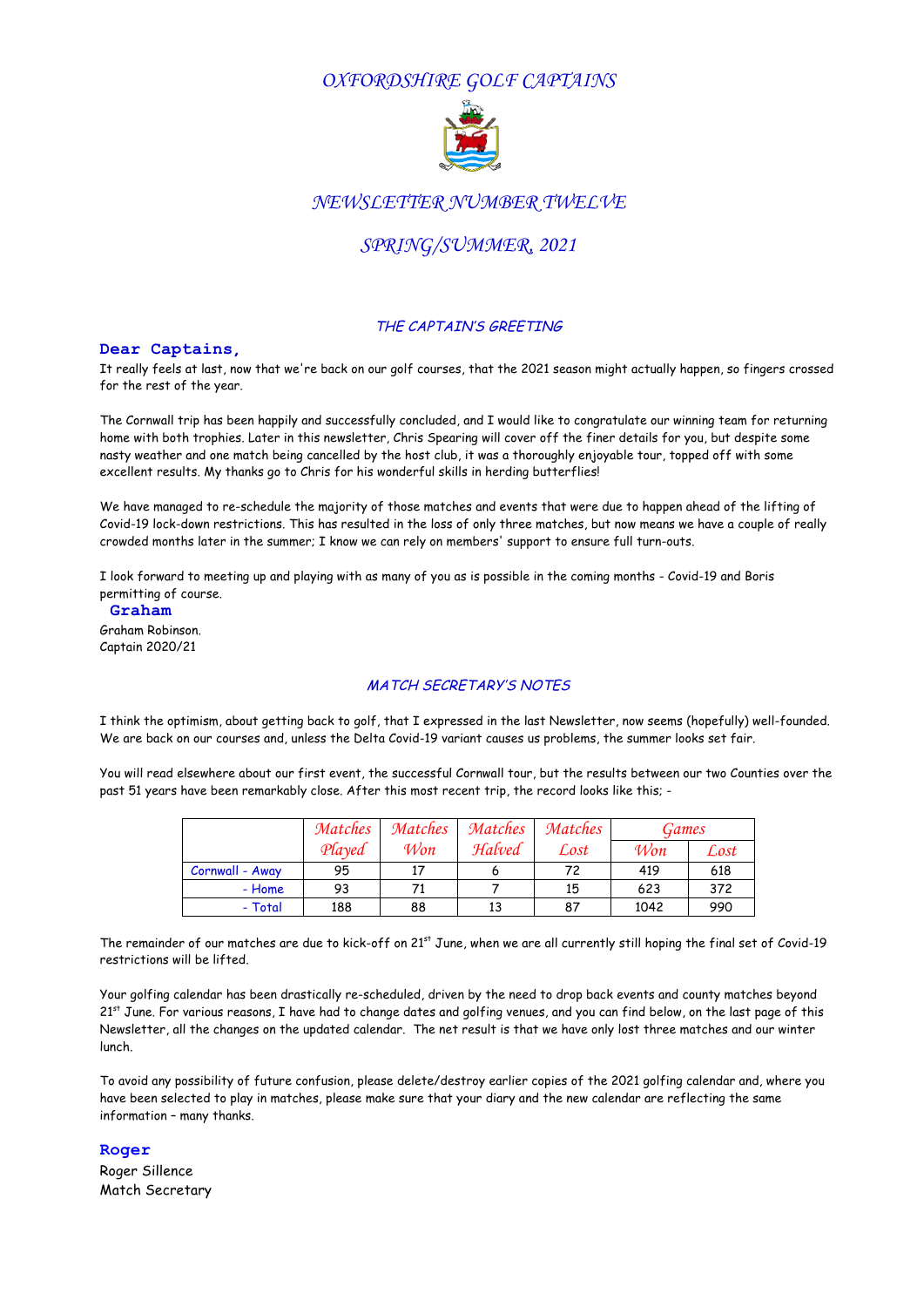#### 1. THE CORNWALL TOUR 2021

It was great to be back at the Carlyon Bay Hotel, after the Covid-spoiled 2020. The virus still had an impact, as we were unable to play the scheduled match at Looe, and the hotel arrangements for dinner were very different. Also, there were just 16 of us, instead of the usual 34/36.

Instead of the Looe match, we played a 4BBB tournament at Carlyon Bay golf club, easily won by David Lakin and Bill Major, with 48 points. Special wooden spoons were presented to the lowest pair, although that had to be resolved on count-back from 2 others. The course was in excellent condition and, although very windy, there was no rain!

Tuesday came, and at St Austell GC we met up with the Cornish boys at last. Much "Hail fellow, well met!" On the course, the weather was foul. Rain most of the time, even horizontal due to the wind. We even had hail at one point and the puddles on the greens, which were slower than Carlyon, just made life more difficult. Clearly, we breed them tough in Oxfordshire as we came away 5-3 victors, meaning we would at worst "retain" the shield for the series.

Back to the Carlyon Bay golf club on Wednesday, when thankfully the sun came out. Astonishingly, we did even better with a 6- 2 victory, winning the Truscott trophy as well. I believe 7 players won both their matches over the two days. Dinner was a rolling affair, again due to Covid but, as usual, was excellent. The presentation had to be done outside and both Captains spoke eloquently and – thankfully – briefly!

The hotel gave us a trophy to be awarded to the best player in the team. This was won by our Captain, who produced two very comfortable wins. I hope he remembers to bring it back next year!

It is great to come away with the trophies, but much more important was the camaraderie with the Cornish boys who had clearly been looking forward to our tour as much as we had. Our thanks go to Roger Sillence for his excellent organisation and it was sad that he was unable to join us

#### **Mr Grumpy**

AKA Chris Spearing Treasurer and Organiser

#### 1. AVAILABILITY RETURNS FOR COUNTY MATCHES AND EVENTS

The selection process for all our matches was completed without a hitch and, even though fewer members responded this year, all the matches have been filled, with any number of reserves standing by for each one.

Our first match at Calcot Park against the Berkshire Captains is due up on Monday 21<sup>st</sup> June. The team sheet has been circulated, so it is now just a question of keeping fingers crossed, and hoping that neither Covid-19 nor Boris get in the way of things.

#### 2. OGC INTERNAL EVENTS

Well ahead of each internal event, you will be hearing in due course from Stuart Dobbs, our Events Secretary, seeking your entry returns.

We have managed to retain all of these, and although I have confirmed them all with the host clubs involved, it would not surprise me if any of them withdrew their facilities in favour of membership access to their courses. That would be entirely understandable, but I am optimistic that it won't happen.

Our internal events always attract large fields, and this year the numbers expressing their intention to play is nearing 250 over the five events, ie Captain's and President's Days, and the Spring, Autumn and Mixed Greensomes events,

These are all always great fun, enjoyed on courses and in the best possible company, so come along and join us and make Stuart's work worthwhile.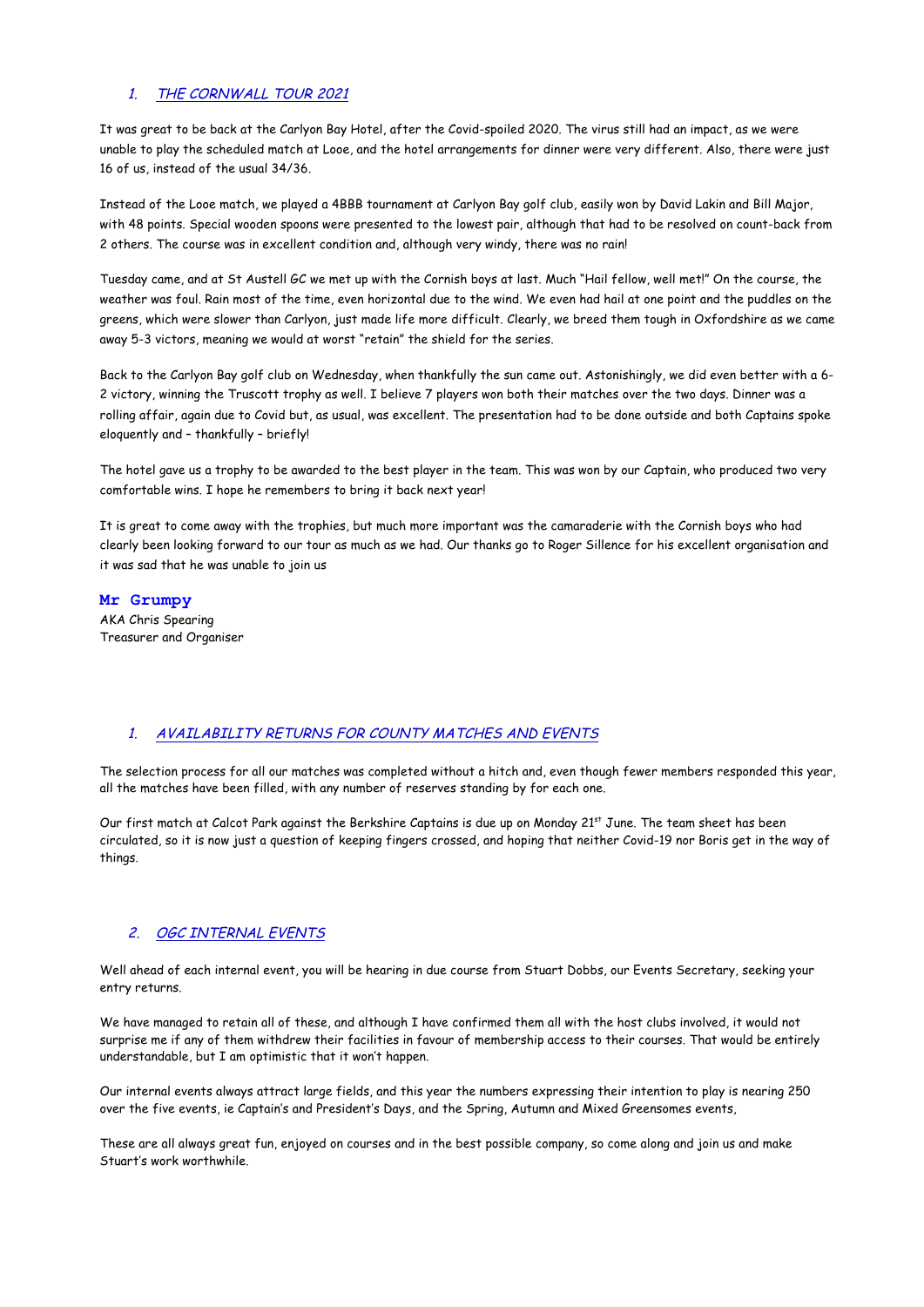#### 3. THE PAIRS KNOCK-OUT

Sadly, we have had to call time on this event for this year, entirely because the truncated season would not have allowed time to fit in all the rounds that the increasing number of participants would have needed.

Yet another casualty of Covid-19, our knock-out event was growing in popularity year-on-year, so much so that I am sure that will continue next year, when we will hopefully have this pandemic behind us.

#### 4. THE CAPTAIN'S TOUR - Monday  $6^{th}$  to Wednesday,  $8^{th}$  September 2021

I had planned for the Captain to take his fellow travellers this year to the Tracy Park Golf and Country Hotel, Near Bath. However, there is obviously more dosh to be made out of weddings than golf, because they decided to cancel all their golfing events, and to throw their facilities open exclusively to weddings.

Not to worry, an agile change of plans has resulted in us securing reservations at Old Thorns Hotel and Golf Club, Liphook, Hampshire - https://www.oldthorns.com/facilities/leisure/golf - which, although these things are always personal, I think is every bit as good as Tracy Park.

The details of the package remain the same, with two nights' dinner, bed and breakfast and three rounds of golf. The Old Thorns package also works out slightly cheaper than Tracy Park, single rooms costing £279 instead of £325 and twin rooms £209 instead of £235.

We have 27 booked to travel and it is possible, dependent upon room availability, that we might be able to fit in a couple more; let me know if you are interested and I will what I can do for you.

#### 5. OXFORDSHIRE GOLF CAPTAINS' GOLFING CLOTHING

Should you have any kit requirement, our in-house entrepreneur, Glyn Hall, will be delighted to meet your needs on the very best of competitive terms, he claims. You can reach Glyn on ogcclothing20@gmail.com and the contents of his emporium can be viewed at https://www.oxfordshiregolfcaptains.co.uk/clothing

#### 6. THE OGC 2022 GOLFING CALENDAR

I am plodding through the administrative arrangements for our 32 matches and events for next year's golfing calendar and, that is now mostly finished, with just a couple of away matches to resolve; it really looks to hold much promise for yet another superb golfing year.

*Stay safe and best golfing always, Roger*

Roger Sillence Match Secretary Oxfordshire Golf Captains

3rd June, 2021

"Membership of the OGC is the best thing that ever came from being the Captain of a golf club."

Please see the following page for the updated 2021 OGC Golfing Calendar